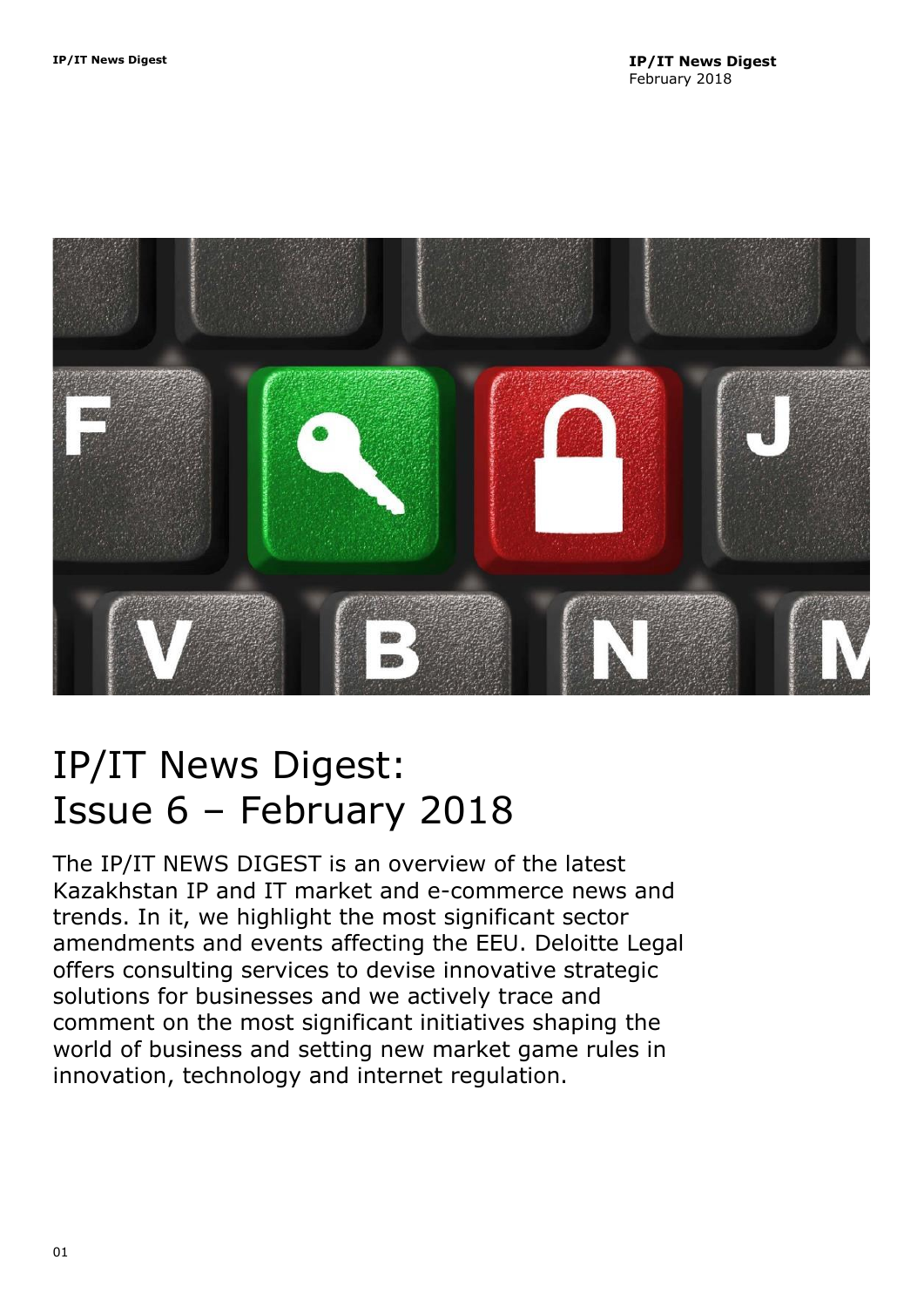## **Changes to the process for making anonymous network comments**

Law № 128-VI dated 28 December 2017 has amended a number of data and communication related legislative acts (the "Law"), so that from January 2018 comments on a public electronic data resource will only be allowed once its owner enters into an agreement (including electronic). This involves either:

- a) registering on the "e-gov" website or
- b) using a mobile number to be registered on the public electronic data resource with a brief text message containing a one-off password to enter into an agreement.

This will help to identify the individual making the comments, even if he/she uses a pseudonym to place information on the Internet, which is not prohibited.

## **Changes to the Rules for providing mobile services**

Among others the following changes to the Rules for providing mobile services came into force from January 2018:

- a subscription fee is no longer charged if services are suspended not through the fault of the customer;
- a single information service number has been created for all operators – 116;
- mobile operators are now entitled, at their discretion, to provide additional free information services. Operators should inform subscribers of the cost of paid services if they applicable;
- mobile service agreements may now be concluded using a digital signature;

obligatory mobile service agreement points have been changed, such as termination clauses. For example, corporate subscriber details require only a BIN. More clarity has been introduced that agreement can be terminated if a subscriber unilaterally terminates its agreement or changes a number.

## **Integrated platform for the reserve storage of data resources**

The Law also introduced certain changes to the Entrepreneurial Code. So that if an entity owns or otherwise holds a critically important data communication facility, it should transfer a reserve copy of the same to an integrated reserve electronic data

storage platform managed by the Committee of National Security (CNS).

These amendments were introduced to protect state and quasi-public data and databases from failure and prevent reduce threats to national security.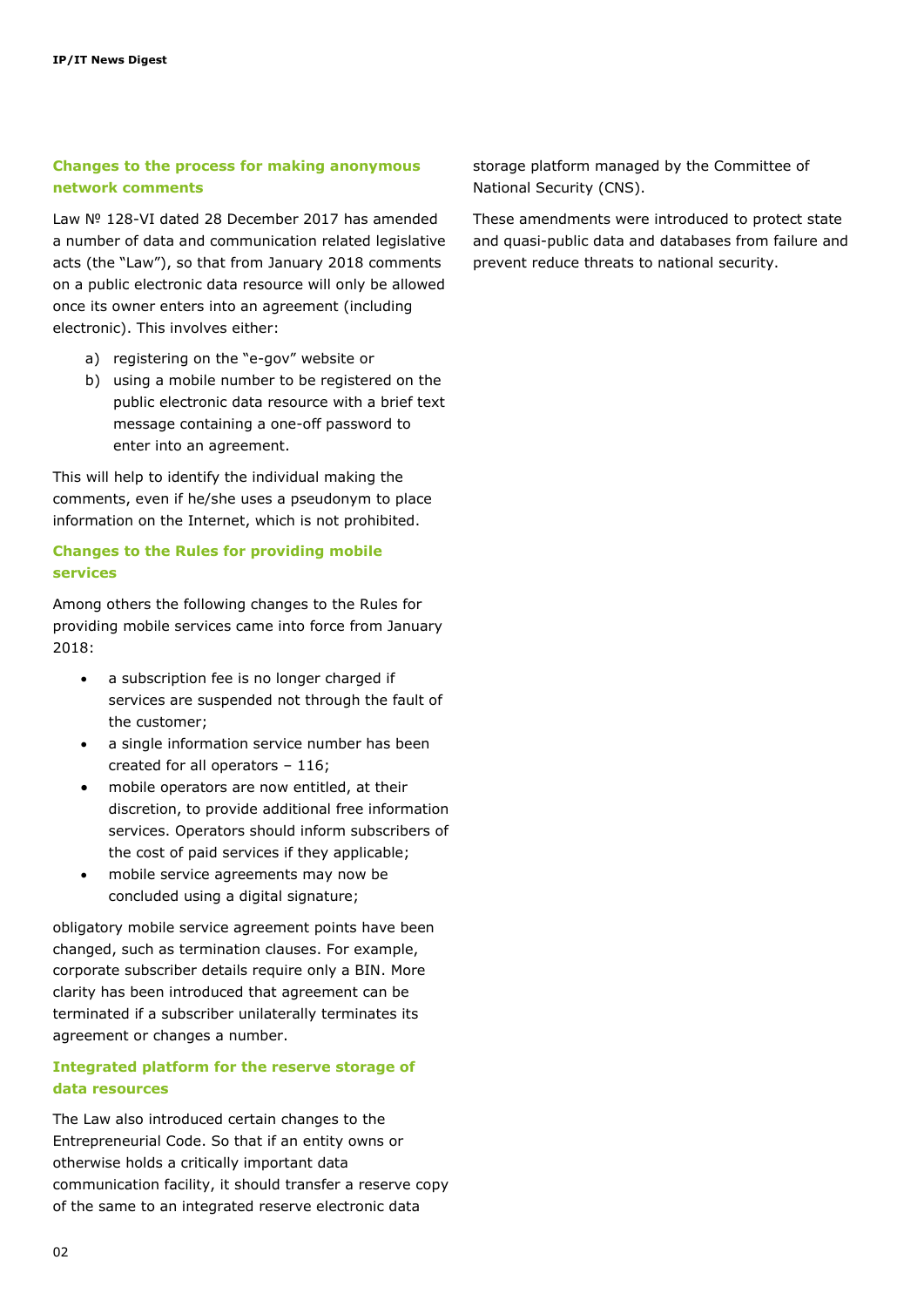- The Deloitte Legal IP/IT News Digest provides an overview of the latest significant changes to legal acts in Kazakhstan and is for information purposes only.
- The IP/IT News Digest contains comments and conclusions based exclusively on information received from open sources.
- Even though the IP/IT News Digest covers topics of a legal nature, it should not be

considered as conclusive legal advice on any of the issues discussed in it.

 Deloitte is not responsible or liable for any decisions taken based on any information contained in IP/IT News Digest or for the use of its contents in any other way. Anyone having read the IP/IT News Digest will be responsible for any of their own decisions which are taken based on the information contained in it.



### **How Deloitte can help**

Deloitte Legal provides the unique legal consulting services on various IT and IP related matters including, but not limited to:

Services on protection of IP rights and structuring of contracts on transfer of non-material assets and technology;

Legal structuring of projects in the sphere of electronic commerce and legal support of investments towards technological projects;

We provide services to the technological projects and can offer the legal consulting services on implementation of new technology in electronic commerce, electronic document management and other matters tailored to your business.

#### *[Back to the top](#page-0-0)*